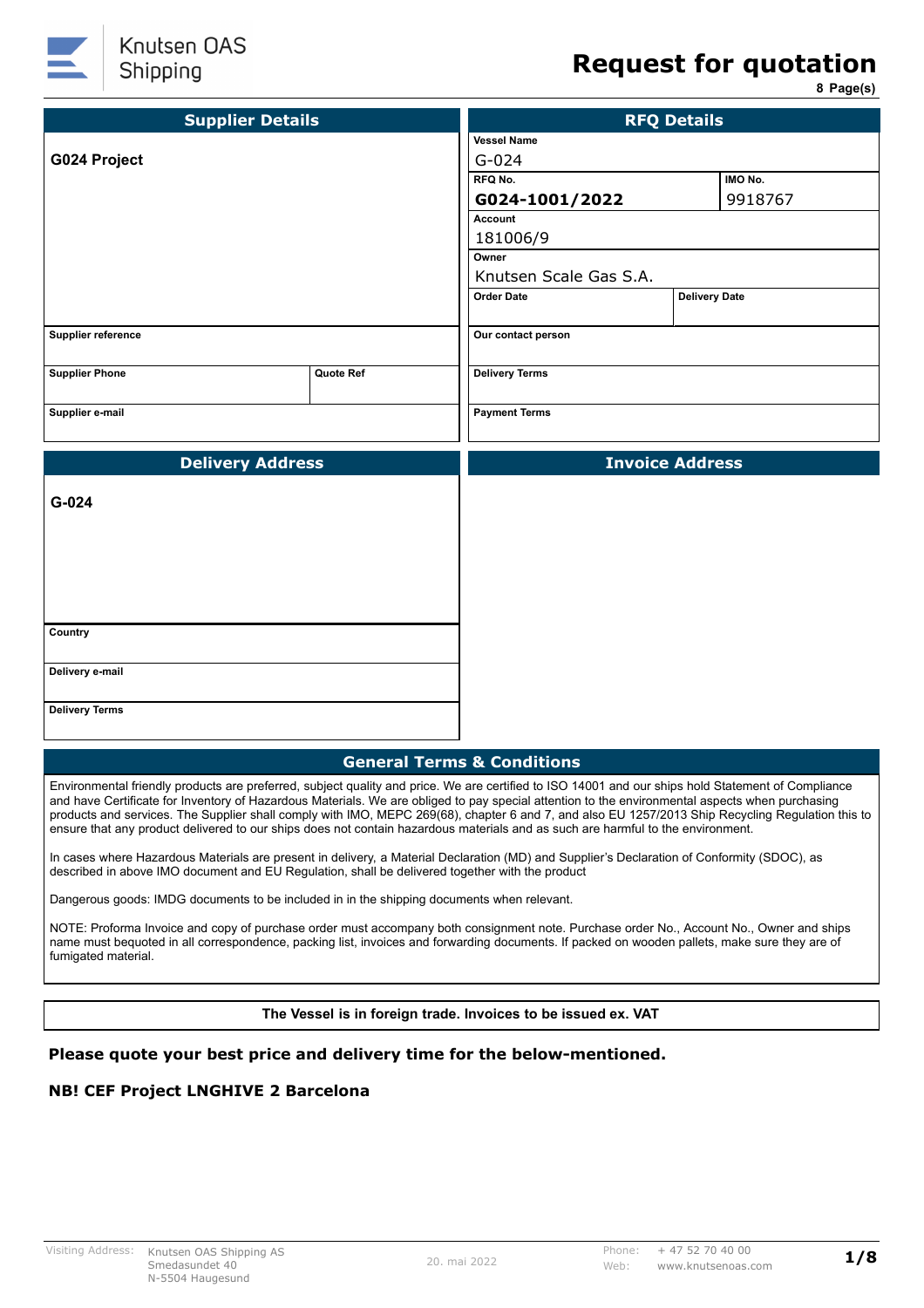

|                                        |               |                           |                                                          | 2/8                             |
|----------------------------------------|---------------|---------------------------|----------------------------------------------------------|---------------------------------|
| Items below are ordered for component: |               |                           |                                                          | <b>Component Specification:</b> |
| Name<br>Maker                          |               | : 352.05 - KLAW couplings |                                                          |                                 |
| Type                                   |               |                           |                                                          |                                 |
| Serial No:                             |               |                           |                                                          |                                 |
| L.no                                   | Qty UOM       | <b>Description</b>        |                                                          | <b>Suppliers Reference</b>      |
|                                        |               |                           |                                                          |                                 |
| <b>KLAW Control System</b>             |               |                           |                                                          |                                 |
|                                        | 2 Pce         |                           | 2 Independent Ch; 2 SPST Relay<br>Klaw                   |                                 |
|                                        |               | Maker:<br>Part No:        | D6030D                                                   |                                 |
|                                        |               |                           |                                                          |                                 |
|                                        | 5 Pce         | Maker:                    | <b>Disconnect Terminal Block</b><br>Klaw                 |                                 |
|                                        |               | Part No:                  | PT 2,5-TWIN-TGB                                          |                                 |
|                                        | 5 Pce         | <b>Fuse</b>               |                                                          |                                 |
|                                        |               | Maker:                    | Klaw                                                     |                                 |
|                                        |               | Part No:                  | MJR-11351-002 250mA Glass Speed T                        |                                 |
|                                        |               |                           |                                                          |                                 |
|                                        | 5 Pce         | <b>Fuse</b><br>Maker:     | Klaw                                                     |                                 |
|                                        |               | Part No:                  | MJR-11351-003 1A Glass Speed T                           |                                 |
|                                        |               |                           |                                                          |                                 |
|                                        | 5 Pce         | <b>Fuse</b><br>Maker:     | Klaw                                                     |                                 |
|                                        |               | Part No:                  | MJR-11351-004 2A Glass Speed T                           |                                 |
|                                        |               |                           |                                                          |                                 |
|                                        | 5 Pce         | <b>Fuse</b><br>Maker:     | Klaw                                                     |                                 |
|                                        |               | Part No:                  | MJR-11351-001 5A Glass Speed F                           |                                 |
|                                        | 5 Pce         | <b>Fuse Plug</b>          |                                                          |                                 |
|                                        |               | Maker:                    | Klaw                                                     |                                 |
|                                        |               | Part No:                  | P-FU 5X20 LED 24-5                                       |                                 |
|                                        | <b>10 Pce</b> |                           | <b>SA fast Acting Fuse</b>                               |                                 |
|                                        |               | Maker:                    | Klaw                                                     |                                 |
|                                        |               | Part No:                  | 541-3108                                                 |                                 |
|                                        | 1 Pce         |                           | X20 Safe Digital 4xl, 24V, 2xl CAT4 I/O module           |                                 |
|                                        |               | Maker:                    | Klaw                                                     |                                 |
|                                        |               | Part No:                  | X20SI4100                                                |                                 |
|                                        | 1 Pce         |                           | X20 SafeLOGIC. POWERLNK V2, 24F, Univ. Safery I/O module |                                 |
|                                        |               | Maker:                    | Klaw                                                     |                                 |
|                                        |               | Part No:                  | X20SL8101                                                |                                 |
| <b>KLAW Hydraulic System</b>           |               |                           |                                                          |                                 |
|                                        | 1 SET         |                           | 3/8" BORE HYDRAULIC HOSE SET - TWIN - 10 METRES          |                                 |
|                                        |               | Maker:                    | Klaw                                                     |                                 |
|                                        |               | Part No:                  | 3-8HHS30                                                 |                                 |
|                                        | 1 Pce         |                           | <b>Accumulator</b>                                       |                                 |
|                                        |               | Maker:                    | Klaw                                                     |                                 |
|                                        |               | Part No:                  | QB010-A94-F10-341D                                       |                                 |
|                                        | 1 Pce         |                           | <b>Activation Blocking Valve NC</b>                      |                                 |
|                                        |               | Maker:                    | Klaw                                                     |                                 |
|                                        |               | Part No:                  | SVYPM33-BA-G24/L15-HZ                                    |                                 |
|                                        |               |                           |                                                          |                                 |
|                                        |               |                           |                                                          |                                 |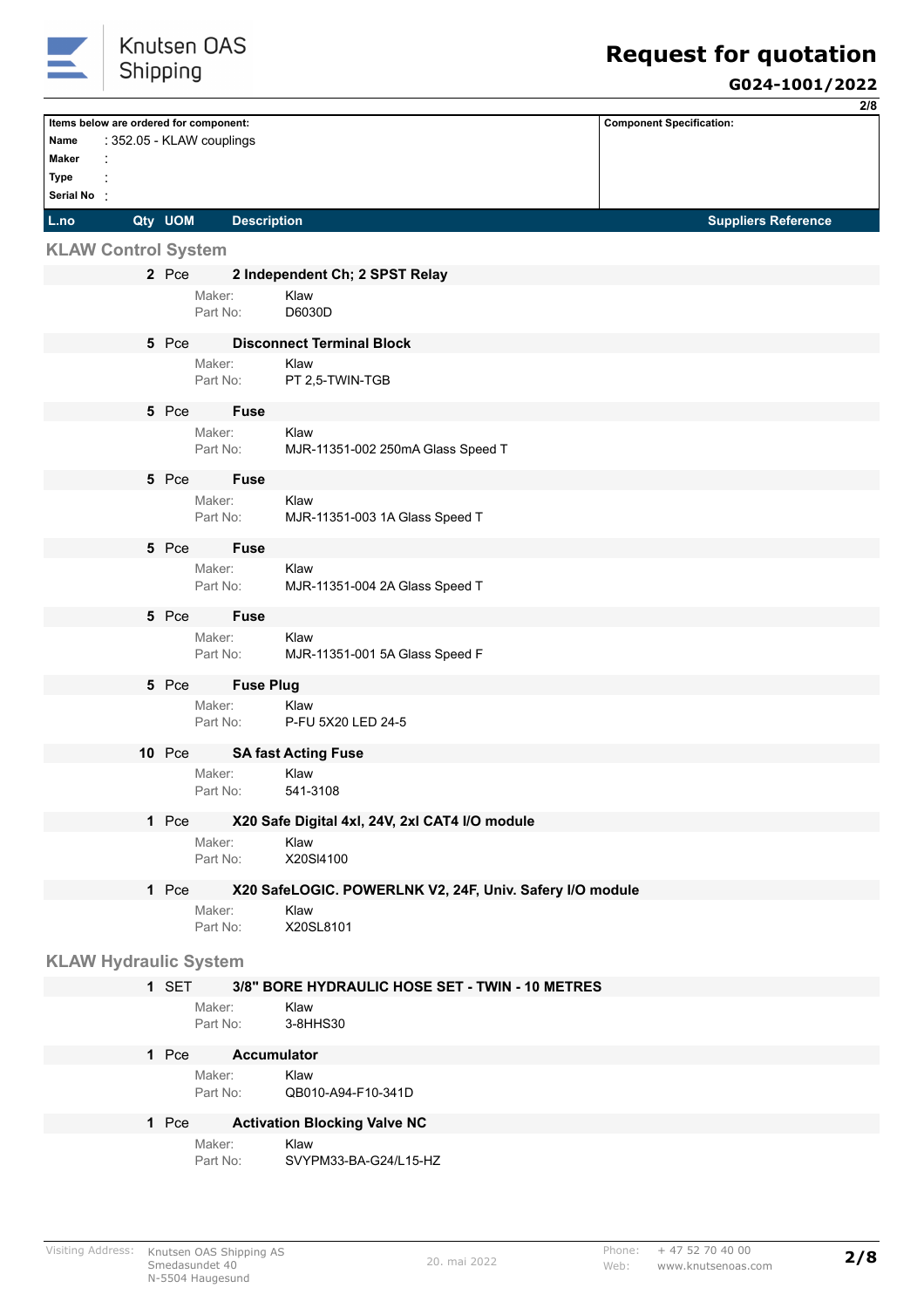

# Knutsen OAS Shipping

# **Request for quotation**

|              |         |                                        |                                                           | 3/8                             |
|--------------|---------|----------------------------------------|-----------------------------------------------------------|---------------------------------|
| L.no         | Qty UOM | <b>Description</b>                     |                                                           | <b>Suppliers Reference</b>      |
|              | 1 Pce   |                                        | <b>Automatic Sequence Valve NO</b>                        |                                 |
|              |         | Maker:                                 | Klaw                                                      |                                 |
|              |         | Part No:                               | SVYPM33-AB-G24/L15-HR                                     |                                 |
|              |         |                                        |                                                           |                                 |
|              | 1 Pce   |                                        | <b>Circulation Pressure Transducer</b>                    |                                 |
|              |         | Maker:                                 | Klaw                                                      |                                 |
|              |         | Part No:                               | E10                                                       |                                 |
|              | 1 Pce   |                                        | QRC Flat Face 1/2" Female                                 |                                 |
|              |         | Maker:                                 | Klaw                                                      |                                 |
|              |         | Part No:                               | FF-1/2"-F                                                 |                                 |
|              |         | Items below are ordered for component: |                                                           | <b>Component Specification:</b> |
| Name         |         |                                        | : 352.05.01 - 8" Quick Connect Disconnect Coupling (QCDC) |                                 |
| <b>Maker</b> |         |                                        |                                                           |                                 |
| Type         |         |                                        |                                                           |                                 |
| Serial No:   |         |                                        |                                                           |                                 |
|              | Qty UOM |                                        |                                                           | <b>Suppliers Reference</b>      |
| L.no         |         | <b>Description</b>                     |                                                           |                                 |
|              | 1 PCE   |                                        | 8" ANSI 150lb cryogenic composite hose - 16M              |                                 |
|              |         | Maker:                                 | SANGBONG                                                  |                                 |
|              |         | Part No:                               | 08-10HOS001                                               |                                 |
|              |         | Specification:                         | 16 meters hose                                            |                                 |
|              |         | Description:                           | 16 meters hose                                            |                                 |
|              |         |                                        |                                                           |                                 |
|              | 1 PCE   |                                        | 8" CRYO DC tank end general assembly (QCDC Male)          |                                 |
|              |         | Part No:                               | DCT080SYRA2Z                                              |                                 |
|              |         | Items below are ordered for component: |                                                           | <b>Component Specification:</b> |
| Name         |         |                                        | : 352.05.02 - 6" Quick Connect Disconnect Coupling (QCDC) |                                 |
| Maker        |         |                                        |                                                           |                                 |
| Type         |         |                                        |                                                           |                                 |
| Serial No:   |         |                                        |                                                           |                                 |
| L.no         | Qty UOM | <b>Description</b>                     |                                                           | <b>Suppliers Reference</b>      |
|              |         |                                        |                                                           |                                 |
|              | 1 PCE   |                                        | 6" ANSI 150lb cryogenic composite hose - 16M              |                                 |
|              |         | Maker:                                 | <b>Trelleborg Westbury</b>                                |                                 |
|              |         | Part No:<br>Specification:             | 06-10HOS001<br>16 Meters hose                             |                                 |
|              |         | Description:                           | 16 metres cryogenic hose                                  |                                 |
|              |         |                                        |                                                           |                                 |
|              | 1 PCE   |                                        | 6" ST/ST CRYO dry disconnect tank unit (QCDC Male)        |                                 |
|              |         | Part No:                               | DCT060SYRA2Z                                              |                                 |
|              |         | Items below are ordered for component: |                                                           | <b>Component Specification:</b> |
| Name         |         | : 503.35.01 - Fall Arrest Block        |                                                           |                                 |
| Maker        |         |                                        |                                                           |                                 |
| Type         |         |                                        |                                                           |                                 |
| Serial No    |         |                                        |                                                           |                                 |
| L.no         | Qty UOM | <b>Description</b>                     |                                                           | <b>Suppliers Reference</b>      |
|              |         |                                        |                                                           |                                 |
|              | 2 PCE   | <b>Short ropes</b>                     |                                                           |                                 |
|              |         | Part No:                               | FASSNPRE001                                               |                                 |
|              |         |                                        |                                                           |                                 |
|              | 6 PCE   |                                        | <b>Snapper brakestud</b>                                  |                                 |
|              |         | Part No:                               | M6EBS005                                                  |                                 |
|              |         |                                        |                                                           |                                 |
|              |         |                                        |                                                           |                                 |
|              |         |                                        |                                                           |                                 |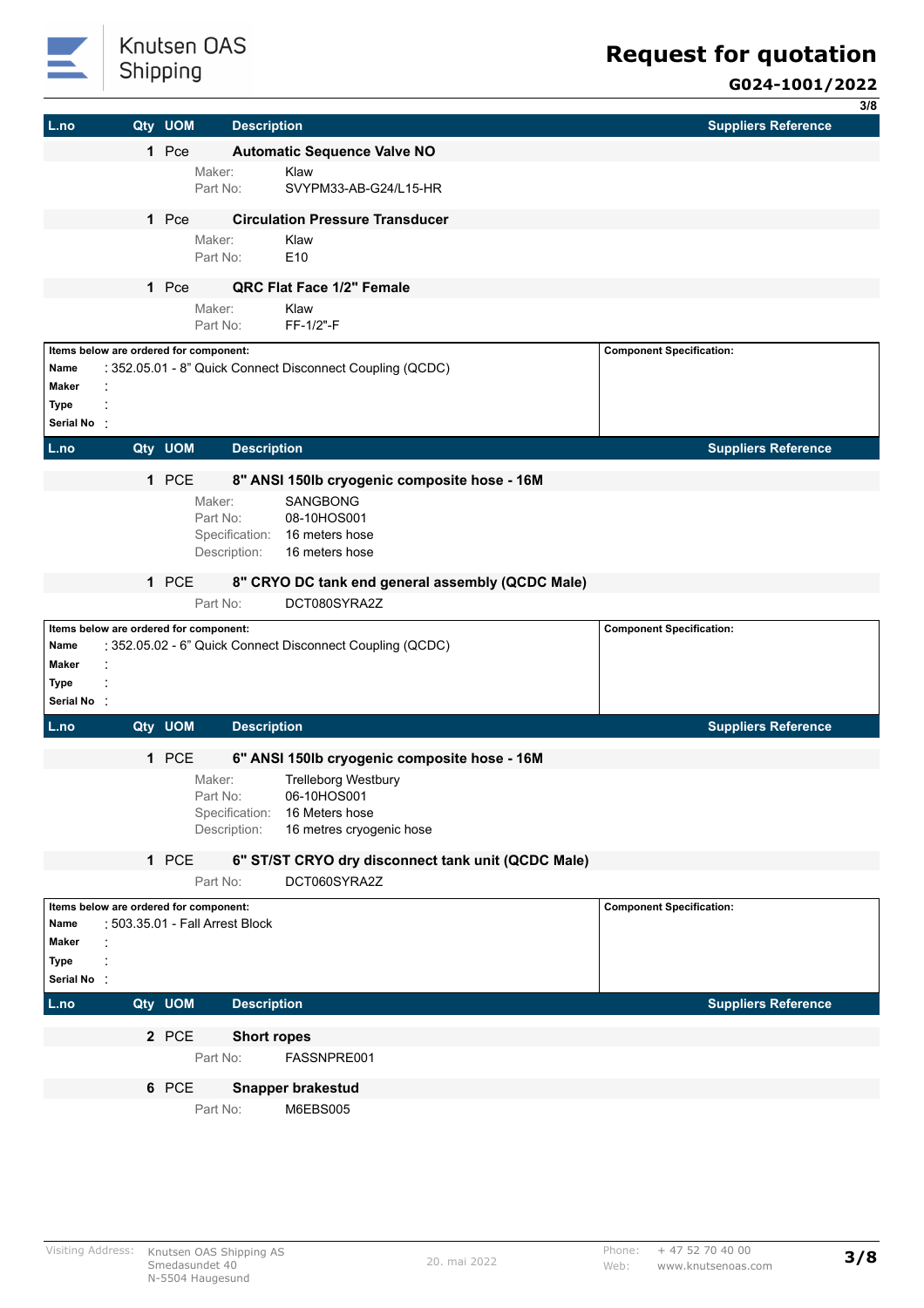

**4/8**

|                                                   |          |                                                                                  |                                                                     |                                 | 47 O |
|---------------------------------------------------|----------|----------------------------------------------------------------------------------|---------------------------------------------------------------------|---------------------------------|------|
| Name<br><b>Maker</b><br><b>Type</b><br>Serial No: |          | Items below are ordered for component:<br>: Trelleborg Marine Systems UK Limited | : 812.01.07.01 - Ship/Shore Communication & ESD System              | <b>Component Specification:</b> |      |
| L.no                                              | Qty UOM  | <b>Description</b>                                                               |                                                                     | <b>Suppliers Reference</b>      |      |
|                                                   | 1 Pce    | Maker:                                                                           | 1/4" BSP FEMALE QUICK CONNECT COUPLER<br><b>Trelleborg Westbury</b> |                                 |      |
|                                                   |          | Part No:                                                                         | 1-4HDF005                                                           |                                 |      |
|                                                   | 1 Pce    | Maker:                                                                           | 1/4" BSP MALE QUICK CONNECT COUPLER<br><b>Trelleborg Westbury</b>   |                                 |      |
|                                                   |          | Part No:                                                                         | 1-4HDF004                                                           |                                 |      |
|                                                   | 2 Pce    |                                                                                  | <b>1/4" BSP PTFE WASHER</b>                                         |                                 |      |
|                                                   |          | Maker:<br>Part No:                                                               | <b>Trelleborg Westbury</b><br>1-4BWR002                             |                                 |      |
|                                                   | 6 Pce    |                                                                                  | 1/8" BSP PTFE RESET WASHER                                          |                                 |      |
|                                                   |          | Maker:<br>Part No:                                                               | <b>Trelleborg Westbury</b><br>1-8RSW001                             |                                 |      |
|                                                   | 6 Pce    |                                                                                  | 1/8" BSP RESET PLUG                                                 |                                 |      |
|                                                   |          | Maker:<br>Part No:                                                               | <b>Trelleborg Westbury</b><br>1-8RSP003                             |                                 |      |
|                                                   | 4 Pce    |                                                                                  | 10-4 x 19.9mm TAPERED PLUG                                          |                                 |      |
|                                                   |          | Maker:<br>Part No:                                                               | <b>Trelleborg Westbury</b><br>10-4TPG001                            |                                 |      |
|                                                   | 2 Pce    |                                                                                  | <b>18mm PTFE RESET WASHER</b>                                       |                                 |      |
|                                                   |          | Maker:<br>Part No:                                                               | <b>Trelleborg Westbury</b><br>18RSW001                              |                                 |      |
|                                                   | 2 Pce    |                                                                                  | 3.2 x 45 SPLIT PIN                                                  |                                 |      |
|                                                   |          | Maker:<br>Part No:                                                               | <b>Trelleborg Westbury</b><br>3.2SIP002                             |                                 |      |
|                                                   | Pce<br>2 |                                                                                  | 6" BODY SEAL CRYOGENIC TURCON M03                                   |                                 |      |
|                                                   |          | Maker:<br>Part No:                                                               | <b>Trelleborg Westbury</b><br>K060BSL002                            |                                 |      |
|                                                   | 1 Pce    |                                                                                  | 6" CRYO DC DUST SEAL                                                |                                 |      |
|                                                   |          | Maker:<br>Part No:                                                               | <b>Trelleborg Westbury</b><br>DH060CSL503                           |                                 |      |
|                                                   | 1 Pce    |                                                                                  | 6" CRYO DC HOSE END FLAP SEAL                                       |                                 |      |
|                                                   |          | Maker:<br>Part No:                                                               | <b>Trelleborg Westbury</b><br>DH060CSL507                           |                                 |      |
|                                                   | 1 Pce    |                                                                                  | 6" CRYO DC LOCKING INSERT SEAL                                      |                                 |      |
|                                                   |          | Maker:<br>Part No:                                                               | <b>Trelleborg Westbury</b><br>DH060CSL501                           |                                 |      |
|                                                   | 1 Pce    |                                                                                  | 6" CRYO DC LOCKING INSERT SEAL (INNER)                              |                                 |      |
|                                                   |          | Maker:<br>Part No:                                                               | <b>Trelleborg Westbury</b><br>DH060CSL505                           |                                 |      |
|                                                   | 1 Pce    |                                                                                  | 6" CRYO DC LOCKING INSERT SEAL (SECONDARY)                          |                                 |      |
|                                                   |          | Maker:<br>Part No:                                                               | <b>Trelleborg Westbury</b><br>DH060CSL506                           |                                 |      |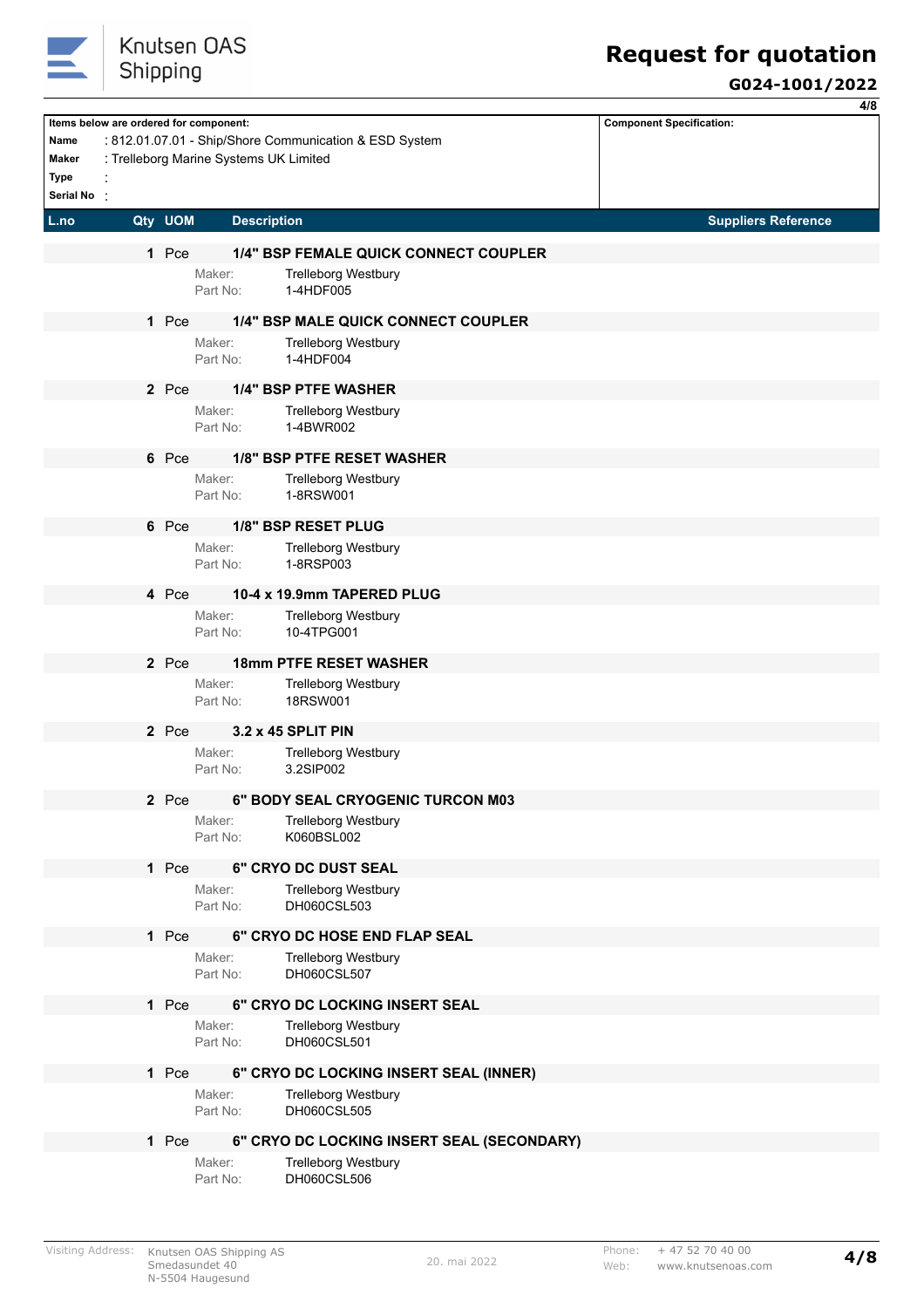

**5/8**

| 1 Pce<br><b>6" CRYO DC PTFE WASHER</b><br>Maker:<br><b>Trelleborg Westbury</b><br>Part No:<br>DH060WAS501<br>6" CRYO DC SWIVEL MAIN SEAL<br>1 Pce<br>Maker:<br><b>Trelleborg Westbury</b><br>DH060CSL502<br>Part No:<br>6" CRYO DC THRUST WASHER<br>1 Pce<br>Maker:<br><b>Trelleborg Westbury</b><br>DH060TWR501<br>Part No:<br>6" CRYO DC WAVE SPRING<br>1 Pce<br>Maker:<br><b>Trelleborg Westbury</b><br>DH060WAV501<br>Part No:<br>1 Pce<br>6" CRYOGENIC ERC - COLLAR BOLT<br>Maker:<br><b>Trelleborg Westbury</b><br>K060CLB005<br>Part No:<br>1 Pce<br>6" FIRE SAFE SEAT SEAL<br>Maker:<br><b>Trelleborg Westbury</b><br>K060SSL005<br>Part No:<br><b>6" SEAT SEAL</b><br>2 Pce<br>Maker:<br><b>Trelleborg Westbury</b><br>K060SSL004<br>Part No:<br>8 Safe Digital Inputs,,,OSSD 500, 2 safe digital B2 outputs 24 VDC, 50<br>1 Pce<br>mA, OSSD <500 reXCTION Technology 2 Safetey I/O module<br><b>Trelleborg Westbury</b><br>Maker:<br>X20SRT842<br>Part No:<br>1 Pce<br>8" CRYO DC DUST SEAL<br>Maker:<br><b>Trelleborg Westbury</b><br>DH080CSL503<br>Part No:<br>1 Pce<br><b>8" CRYO DC HOSE END FLAP SEAL</b><br><b>Trelleborg Westbury</b><br>Maker:<br>DH080CSL507<br>Part No:<br>8" CRYO DC LOCKING INSERT SEAL<br>1 Pce<br>Maker:<br><b>Trelleborg Westbury</b><br>Part No:<br>DH080CSL501<br>1 Pce<br>8" CRYO DC LOCKING INSERT SEAL (INNER)<br>Maker:<br><b>Trelleborg Westbury</b><br>DH080CSL505<br>Part No:<br>1 Pce<br>8" CRYO DC LOCKING INSERT SEAL (SECONDARY)<br>Maker:<br><b>Trelleborg Westbury</b><br>DH080CSL506<br>Part No:<br><b>8" CRYO DC PTFE WASHER</b><br>1 Pce<br>Maker:<br><b>Trelleborg Westbury</b><br>DH080WAS501<br>Part No:<br>8" CRYO DC SWIVEL MAIN SEAL<br>1 Pce<br>Maker:<br><b>Trelleborg Westbury</b><br>Part No:<br>DH080CSL502 | L.no | Qty UOM | <b>Description</b> | <b>Suppliers Reference</b> |
|------------------------------------------------------------------------------------------------------------------------------------------------------------------------------------------------------------------------------------------------------------------------------------------------------------------------------------------------------------------------------------------------------------------------------------------------------------------------------------------------------------------------------------------------------------------------------------------------------------------------------------------------------------------------------------------------------------------------------------------------------------------------------------------------------------------------------------------------------------------------------------------------------------------------------------------------------------------------------------------------------------------------------------------------------------------------------------------------------------------------------------------------------------------------------------------------------------------------------------------------------------------------------------------------------------------------------------------------------------------------------------------------------------------------------------------------------------------------------------------------------------------------------------------------------------------------------------------------------------------------------------------------------------------------------------------------------------------------------------------------------------------------------------|------|---------|--------------------|----------------------------|
|                                                                                                                                                                                                                                                                                                                                                                                                                                                                                                                                                                                                                                                                                                                                                                                                                                                                                                                                                                                                                                                                                                                                                                                                                                                                                                                                                                                                                                                                                                                                                                                                                                                                                                                                                                                    |      |         |                    |                            |
|                                                                                                                                                                                                                                                                                                                                                                                                                                                                                                                                                                                                                                                                                                                                                                                                                                                                                                                                                                                                                                                                                                                                                                                                                                                                                                                                                                                                                                                                                                                                                                                                                                                                                                                                                                                    |      |         |                    |                            |
|                                                                                                                                                                                                                                                                                                                                                                                                                                                                                                                                                                                                                                                                                                                                                                                                                                                                                                                                                                                                                                                                                                                                                                                                                                                                                                                                                                                                                                                                                                                                                                                                                                                                                                                                                                                    |      |         |                    |                            |
|                                                                                                                                                                                                                                                                                                                                                                                                                                                                                                                                                                                                                                                                                                                                                                                                                                                                                                                                                                                                                                                                                                                                                                                                                                                                                                                                                                                                                                                                                                                                                                                                                                                                                                                                                                                    |      |         |                    |                            |
|                                                                                                                                                                                                                                                                                                                                                                                                                                                                                                                                                                                                                                                                                                                                                                                                                                                                                                                                                                                                                                                                                                                                                                                                                                                                                                                                                                                                                                                                                                                                                                                                                                                                                                                                                                                    |      |         |                    |                            |
|                                                                                                                                                                                                                                                                                                                                                                                                                                                                                                                                                                                                                                                                                                                                                                                                                                                                                                                                                                                                                                                                                                                                                                                                                                                                                                                                                                                                                                                                                                                                                                                                                                                                                                                                                                                    |      |         |                    |                            |
|                                                                                                                                                                                                                                                                                                                                                                                                                                                                                                                                                                                                                                                                                                                                                                                                                                                                                                                                                                                                                                                                                                                                                                                                                                                                                                                                                                                                                                                                                                                                                                                                                                                                                                                                                                                    |      |         |                    |                            |
|                                                                                                                                                                                                                                                                                                                                                                                                                                                                                                                                                                                                                                                                                                                                                                                                                                                                                                                                                                                                                                                                                                                                                                                                                                                                                                                                                                                                                                                                                                                                                                                                                                                                                                                                                                                    |      |         |                    |                            |
|                                                                                                                                                                                                                                                                                                                                                                                                                                                                                                                                                                                                                                                                                                                                                                                                                                                                                                                                                                                                                                                                                                                                                                                                                                                                                                                                                                                                                                                                                                                                                                                                                                                                                                                                                                                    |      |         |                    |                            |
|                                                                                                                                                                                                                                                                                                                                                                                                                                                                                                                                                                                                                                                                                                                                                                                                                                                                                                                                                                                                                                                                                                                                                                                                                                                                                                                                                                                                                                                                                                                                                                                                                                                                                                                                                                                    |      |         |                    |                            |
|                                                                                                                                                                                                                                                                                                                                                                                                                                                                                                                                                                                                                                                                                                                                                                                                                                                                                                                                                                                                                                                                                                                                                                                                                                                                                                                                                                                                                                                                                                                                                                                                                                                                                                                                                                                    |      |         |                    |                            |
|                                                                                                                                                                                                                                                                                                                                                                                                                                                                                                                                                                                                                                                                                                                                                                                                                                                                                                                                                                                                                                                                                                                                                                                                                                                                                                                                                                                                                                                                                                                                                                                                                                                                                                                                                                                    |      |         |                    |                            |
|                                                                                                                                                                                                                                                                                                                                                                                                                                                                                                                                                                                                                                                                                                                                                                                                                                                                                                                                                                                                                                                                                                                                                                                                                                                                                                                                                                                                                                                                                                                                                                                                                                                                                                                                                                                    |      |         |                    |                            |
|                                                                                                                                                                                                                                                                                                                                                                                                                                                                                                                                                                                                                                                                                                                                                                                                                                                                                                                                                                                                                                                                                                                                                                                                                                                                                                                                                                                                                                                                                                                                                                                                                                                                                                                                                                                    |      |         |                    |                            |
|                                                                                                                                                                                                                                                                                                                                                                                                                                                                                                                                                                                                                                                                                                                                                                                                                                                                                                                                                                                                                                                                                                                                                                                                                                                                                                                                                                                                                                                                                                                                                                                                                                                                                                                                                                                    |      |         |                    |                            |
|                                                                                                                                                                                                                                                                                                                                                                                                                                                                                                                                                                                                                                                                                                                                                                                                                                                                                                                                                                                                                                                                                                                                                                                                                                                                                                                                                                                                                                                                                                                                                                                                                                                                                                                                                                                    |      |         |                    |                            |
|                                                                                                                                                                                                                                                                                                                                                                                                                                                                                                                                                                                                                                                                                                                                                                                                                                                                                                                                                                                                                                                                                                                                                                                                                                                                                                                                                                                                                                                                                                                                                                                                                                                                                                                                                                                    |      |         |                    |                            |
|                                                                                                                                                                                                                                                                                                                                                                                                                                                                                                                                                                                                                                                                                                                                                                                                                                                                                                                                                                                                                                                                                                                                                                                                                                                                                                                                                                                                                                                                                                                                                                                                                                                                                                                                                                                    |      |         |                    |                            |
|                                                                                                                                                                                                                                                                                                                                                                                                                                                                                                                                                                                                                                                                                                                                                                                                                                                                                                                                                                                                                                                                                                                                                                                                                                                                                                                                                                                                                                                                                                                                                                                                                                                                                                                                                                                    |      |         |                    |                            |
|                                                                                                                                                                                                                                                                                                                                                                                                                                                                                                                                                                                                                                                                                                                                                                                                                                                                                                                                                                                                                                                                                                                                                                                                                                                                                                                                                                                                                                                                                                                                                                                                                                                                                                                                                                                    |      |         |                    |                            |
|                                                                                                                                                                                                                                                                                                                                                                                                                                                                                                                                                                                                                                                                                                                                                                                                                                                                                                                                                                                                                                                                                                                                                                                                                                                                                                                                                                                                                                                                                                                                                                                                                                                                                                                                                                                    |      |         |                    |                            |
|                                                                                                                                                                                                                                                                                                                                                                                                                                                                                                                                                                                                                                                                                                                                                                                                                                                                                                                                                                                                                                                                                                                                                                                                                                                                                                                                                                                                                                                                                                                                                                                                                                                                                                                                                                                    |      |         |                    |                            |
|                                                                                                                                                                                                                                                                                                                                                                                                                                                                                                                                                                                                                                                                                                                                                                                                                                                                                                                                                                                                                                                                                                                                                                                                                                                                                                                                                                                                                                                                                                                                                                                                                                                                                                                                                                                    |      |         |                    |                            |
|                                                                                                                                                                                                                                                                                                                                                                                                                                                                                                                                                                                                                                                                                                                                                                                                                                                                                                                                                                                                                                                                                                                                                                                                                                                                                                                                                                                                                                                                                                                                                                                                                                                                                                                                                                                    |      |         |                    |                            |
|                                                                                                                                                                                                                                                                                                                                                                                                                                                                                                                                                                                                                                                                                                                                                                                                                                                                                                                                                                                                                                                                                                                                                                                                                                                                                                                                                                                                                                                                                                                                                                                                                                                                                                                                                                                    |      |         |                    |                            |
|                                                                                                                                                                                                                                                                                                                                                                                                                                                                                                                                                                                                                                                                                                                                                                                                                                                                                                                                                                                                                                                                                                                                                                                                                                                                                                                                                                                                                                                                                                                                                                                                                                                                                                                                                                                    |      |         |                    |                            |
|                                                                                                                                                                                                                                                                                                                                                                                                                                                                                                                                                                                                                                                                                                                                                                                                                                                                                                                                                                                                                                                                                                                                                                                                                                                                                                                                                                                                                                                                                                                                                                                                                                                                                                                                                                                    |      |         |                    |                            |
|                                                                                                                                                                                                                                                                                                                                                                                                                                                                                                                                                                                                                                                                                                                                                                                                                                                                                                                                                                                                                                                                                                                                                                                                                                                                                                                                                                                                                                                                                                                                                                                                                                                                                                                                                                                    |      |         |                    |                            |
|                                                                                                                                                                                                                                                                                                                                                                                                                                                                                                                                                                                                                                                                                                                                                                                                                                                                                                                                                                                                                                                                                                                                                                                                                                                                                                                                                                                                                                                                                                                                                                                                                                                                                                                                                                                    |      |         |                    |                            |
|                                                                                                                                                                                                                                                                                                                                                                                                                                                                                                                                                                                                                                                                                                                                                                                                                                                                                                                                                                                                                                                                                                                                                                                                                                                                                                                                                                                                                                                                                                                                                                                                                                                                                                                                                                                    |      |         |                    |                            |
|                                                                                                                                                                                                                                                                                                                                                                                                                                                                                                                                                                                                                                                                                                                                                                                                                                                                                                                                                                                                                                                                                                                                                                                                                                                                                                                                                                                                                                                                                                                                                                                                                                                                                                                                                                                    |      |         |                    |                            |
|                                                                                                                                                                                                                                                                                                                                                                                                                                                                                                                                                                                                                                                                                                                                                                                                                                                                                                                                                                                                                                                                                                                                                                                                                                                                                                                                                                                                                                                                                                                                                                                                                                                                                                                                                                                    |      |         |                    |                            |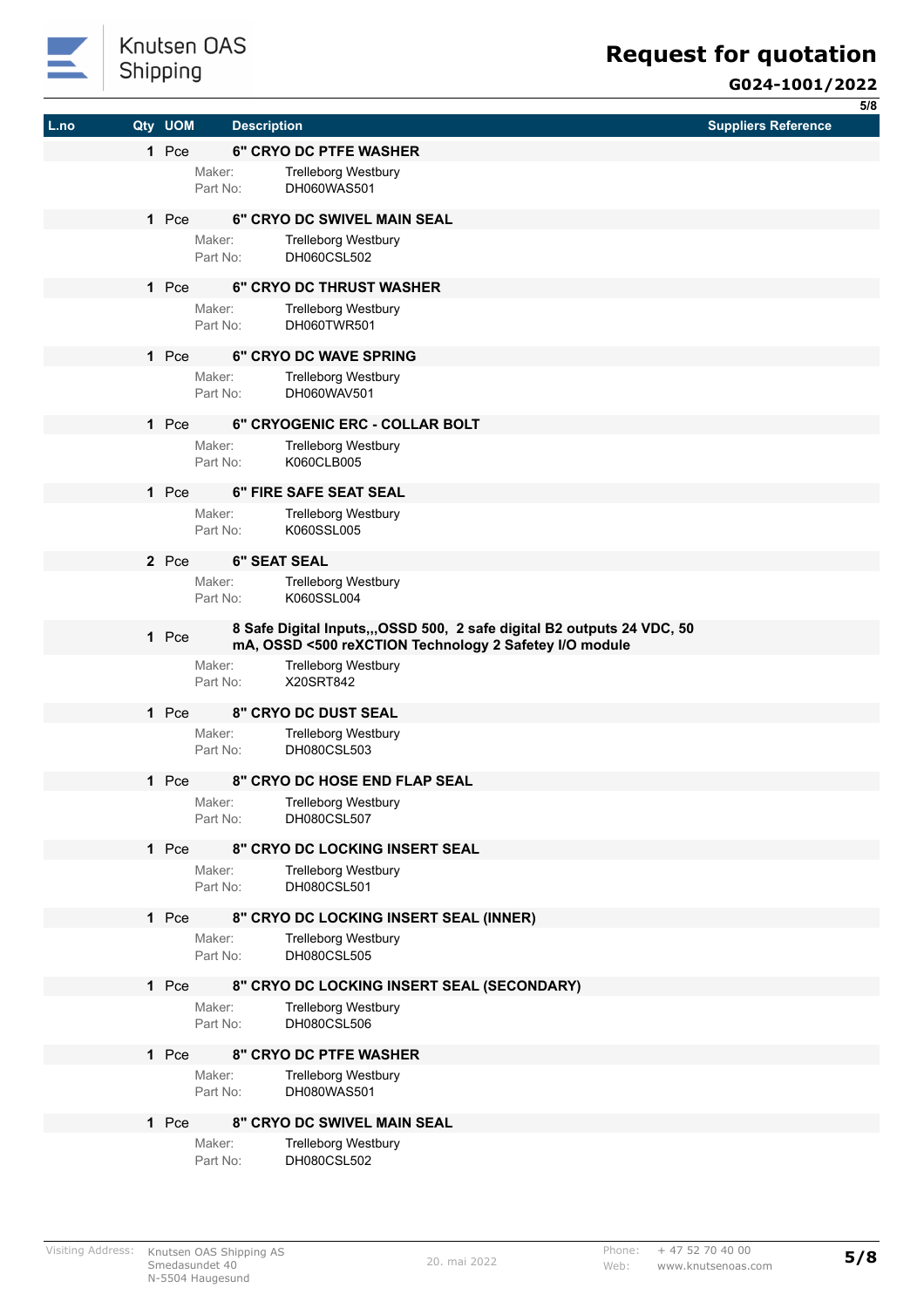

|      |         |                    |                                             | 6/8                        |
|------|---------|--------------------|---------------------------------------------|----------------------------|
| L.no | Qty UOM | <b>Description</b> |                                             | <b>Suppliers Reference</b> |
|      | 1 Pce   |                    | 8" CRYO DC THRUST WASHER                    |                            |
|      |         | Maker:             | <b>Trelleborg Westbury</b>                  |                            |
|      |         | Part No:           | DH080TWR501                                 |                            |
|      | 1 Pce   |                    | <b>8" CRYO DC WAVE SPRING</b>               |                            |
|      |         | Maker:             | <b>Trelleborg Westbury</b>                  |                            |
|      |         | Part No:           | DH080WAV501                                 |                            |
|      | 1 Pce   |                    | 8" CRYOGENIC ERC - COLLAR BOLT              |                            |
|      |         | Maker:             | <b>Trelleborg Westbury</b>                  |                            |
|      |         | Part No:           | K080CLB005                                  |                            |
|      | 1 Pce   |                    | <b>8" FIRE SAFE SEAT SEAL</b>               |                            |
|      |         | Maker:             | <b>Trelleborg Westbury</b>                  |                            |
|      |         | Part No:           | K080SSL003                                  |                            |
|      | 2 Pce   |                    | 8" PTFE BODY SEAL CRYOGENIC                 |                            |
|      |         | Maker:             | <b>Trelleborg Westbury</b>                  |                            |
|      |         | Part No:           | K080BSL001                                  |                            |
|      | 2 Pce   |                    | 8" PTFE SEAT SEAL CRYOGENIC                 |                            |
|      |         | Maker:             | <b>Trelleborg Westbury</b>                  |                            |
|      |         | Part No:           | K080SSL001                                  |                            |
|      | 2 Pce   |                    | <b>8" PTFE SEAT SEAL LOCKING RING</b>       |                            |
|      |         | Maker:             | <b>Trelleborg Westbury</b>                  |                            |
|      |         | Part No:           | K080LOR001                                  |                            |
|      | 2 Pce   |                    | <b>BS1645-30 N70L LOW TEMP NITRILE SEAL</b> |                            |
|      |         | Maker:             | <b>Trelleborg Westbury</b>                  |                            |
|      |         | Part No:           | K060ESP001                                  |                            |
|      | 2 Pce   |                    | <b>BS2045-30 N70L LOW TEMP NITRILE SEAL</b> |                            |
|      |         | Maker:             | <b>Trelleborg Westbury</b>                  |                            |
|      |         | Part No:           | K080ESP001                                  |                            |
|      | 2 Pce   | <b>Check Valve</b> |                                             |                            |
|      |         | Maker:             | Trelleborg Westbury                         |                            |
|      |         | Part No:           | CXDA-XAN                                    |                            |
|      | 1 Pce   |                    | <b>Desiccant Filter</b>                     |                            |
|      |         | Maker:             | <b>Trelleborg Westbury</b>                  |                            |
|      |         | Part No:           | DCE-VG-3                                    |                            |
|      | 1 Pce   |                    | <b>Filter Element</b>                       |                            |
|      |         | Maker:             | <b>Trelleborg Westbury</b>                  |                            |
|      |         | Part No:           | 2.0100 PWR3-A00-0-M                         |                            |
|      | 1 Pce   |                    | <b>HYDRAULIC CYLINDER SEAL KIT</b>          |                            |
|      |         | Maker:             | <b>Trelleborg Westbury</b>                  |                            |
|      |         | Part No:           | 50-40STK001                                 |                            |
|      | 8 Pce   |                    | <b>M10 PLAIN WASHER</b>                     |                            |
|      |         | Maker:             | <b>Trelleborg Westbury</b>                  |                            |
|      |         | Part No:           | M10PWS001                                   |                            |
|      | 8 Pce   |                    | M10 x 16 HEX HEAD BOLT                      |                            |
|      |         | Maker:             | <b>Trelleborg Westbury</b>                  |                            |
|      |         | Part No:           | M10HBT012                                   |                            |
|      | 2 Pce   |                    | <b>M12 SOCKET HEAD PORT PLUG</b>            |                            |
|      |         | Maker:             | <b>Trelleborg Westbury</b>                  |                            |
|      |         | Part No:           | 12PPG001                                    |                            |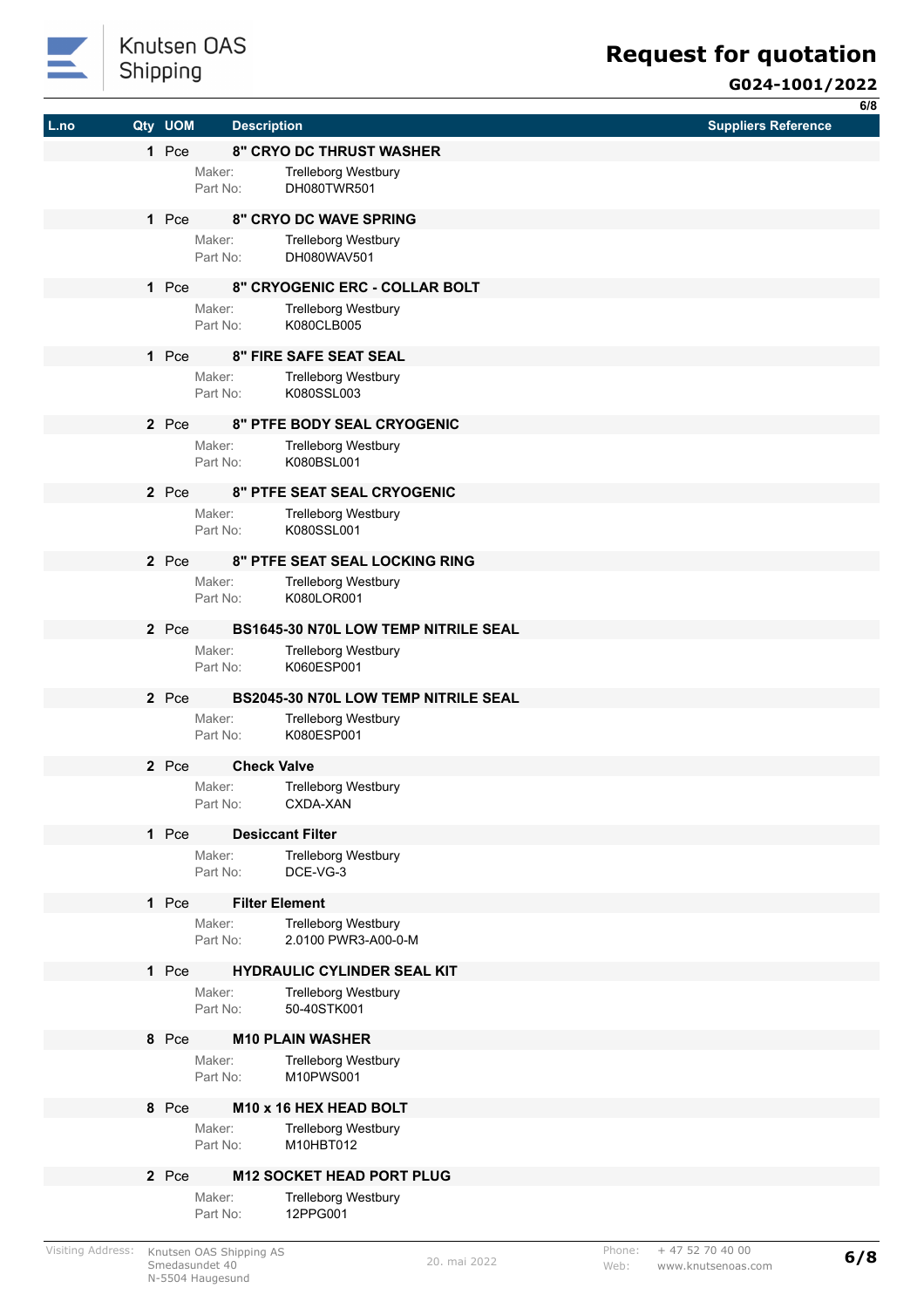

|      |         |                    |                                               |                            | $\overline{7/8}$ |
|------|---------|--------------------|-----------------------------------------------|----------------------------|------------------|
| L.no | Qty UOM | <b>Description</b> |                                               | <b>Suppliers Reference</b> |                  |
|      | 1 Pce   |                    | M12x1 SOCKET HEAD PORT PLUG                   |                            |                  |
|      |         | Maker:             | <b>Trelleborg Westbury</b>                    |                            |                  |
|      |         | Part No:           | 50-40HCP036                                   |                            |                  |
|      |         |                    |                                               |                            |                  |
|      | 2 Pce   |                    | <b>M14 SOCKET HEAD PORT PLUG</b>              |                            |                  |
|      |         | Maker:             | <b>Trelleborg Westbury</b>                    |                            |                  |
|      |         | Part No:           | 14PPG001                                      |                            |                  |
|      | 2 Pce   |                    | <b>M18 x 10 SHALLOW HEAD SCREW</b>            |                            |                  |
|      |         | Maker:             | <b>Trelleborg Westbury</b>                    |                            |                  |
|      |         | Part No:           | 18SHS001                                      |                            |                  |
|      |         |                    |                                               |                            |                  |
|      | 2 Pce   |                    | <b>M20 SOCKET HEAD PORT PLUG</b>              |                            |                  |
|      |         | Maker:             | <b>Trelleborg Westbury</b>                    |                            |                  |
|      |         | Part No:           | 20PPG001                                      |                            |                  |
|      | 6 Pce   |                    | <b>M3 x 22 COUNTERSUNK SCREW</b>              |                            |                  |
|      |         | Maker:             | <b>Trelleborg Westbury</b>                    |                            |                  |
|      |         | Part No:           | M3CSK004                                      |                            |                  |
|      |         |                    |                                               |                            |                  |
|      | 3 Pce   |                    | <b>M5 x 10 COUNTERSUNK SCREW (TORX)</b>       |                            |                  |
|      |         | Maker:<br>Part No: | <b>Trelleborg Westbury</b><br><b>M5CSK005</b> |                            |                  |
|      |         |                    |                                               |                            |                  |
|      | 14 Pce  |                    | M5 x 12 CAP SCREW (TORX)                      |                            |                  |
|      |         | Maker:             | <b>Trelleborg Westbury</b>                    |                            |                  |
|      |         | Part No:           | M5CAP007                                      |                            |                  |
|      | 2 Pce   |                    | <b>M6 ERC BREAKSTUD LONG 5KN</b>              |                            |                  |
|      |         | Maker:             | <b>Trelleborg Westbury</b>                    |                            |                  |
|      |         | Part No:           | M6EBS002                                      |                            |                  |
|      |         |                    |                                               |                            |                  |
|      | 3 Pce   |                    | <b>M6 x 14 COUNTERSUNK SCREW (TORX)</b>       |                            |                  |
|      |         | Maker:             | <b>Trelleborg Westbury</b>                    |                            |                  |
|      |         | Part No:           | M6CSK010                                      |                            |                  |
|      | 8 Pce   |                    | <b>M8 PLAIN WASHER</b>                        |                            |                  |
|      |         | Maker:             | <b>Trelleborg Westbury</b>                    |                            |                  |
|      |         | Part No:           | <b>M8PWS002</b>                               |                            |                  |
|      | 2 Pce   |                    | <b>M8 SOCKET HEAD PORT PLUG</b>               |                            |                  |
|      |         | Maker:             | Trelleborg Westbury                           |                            |                  |
|      |         | Part No:           | 8PPG001                                       |                            |                  |
|      |         |                    |                                               |                            |                  |
|      | 8 Pce   |                    | <b>M8 X 18 HEX HEAD SCREW</b>                 |                            |                  |
|      |         | Maker:             | <b>Trelleborg Westbury</b>                    |                            |                  |
|      |         | Part No:           | M8HBT008                                      |                            |                  |
|      | 1 Pce   |                    | Ø5 x 500 CABLE                                |                            |                  |
|      |         | Maker:             | <b>Trelleborg Westbury</b>                    |                            |                  |
|      |         | Part No:           | 5CAB006                                       |                            |                  |
|      | 2 Pce   |                    | Ø6" SEAT SEAL LOCKING RING                    |                            |                  |
|      |         | Maker:             | <b>Trelleborg Westbury</b>                    |                            |                  |
|      |         | Part No:           | K060LOR001                                    |                            |                  |
|      |         |                    |                                               |                            |                  |
|      | 1 Pce   |                    | <b>Power Supply Unit</b>                      |                            |                  |
|      |         | Maker:             | <b>Trelleborg Westbury</b>                    |                            |                  |
|      |         | Part No:           | TRIO-PS-2G/1AC/24DC/10/B+D                    |                            |                  |
|      | 1 Pce   |                    | <b>Redundancy Module</b>                      |                            |                  |
|      |         | Maker:             | <b>Trelleborg Westbury</b>                    |                            |                  |
|      |         | Part No:           | TRIO-DIODE/12-24DC/2X10/1X20                  |                            |                  |
|      |         |                    |                                               |                            |                  |